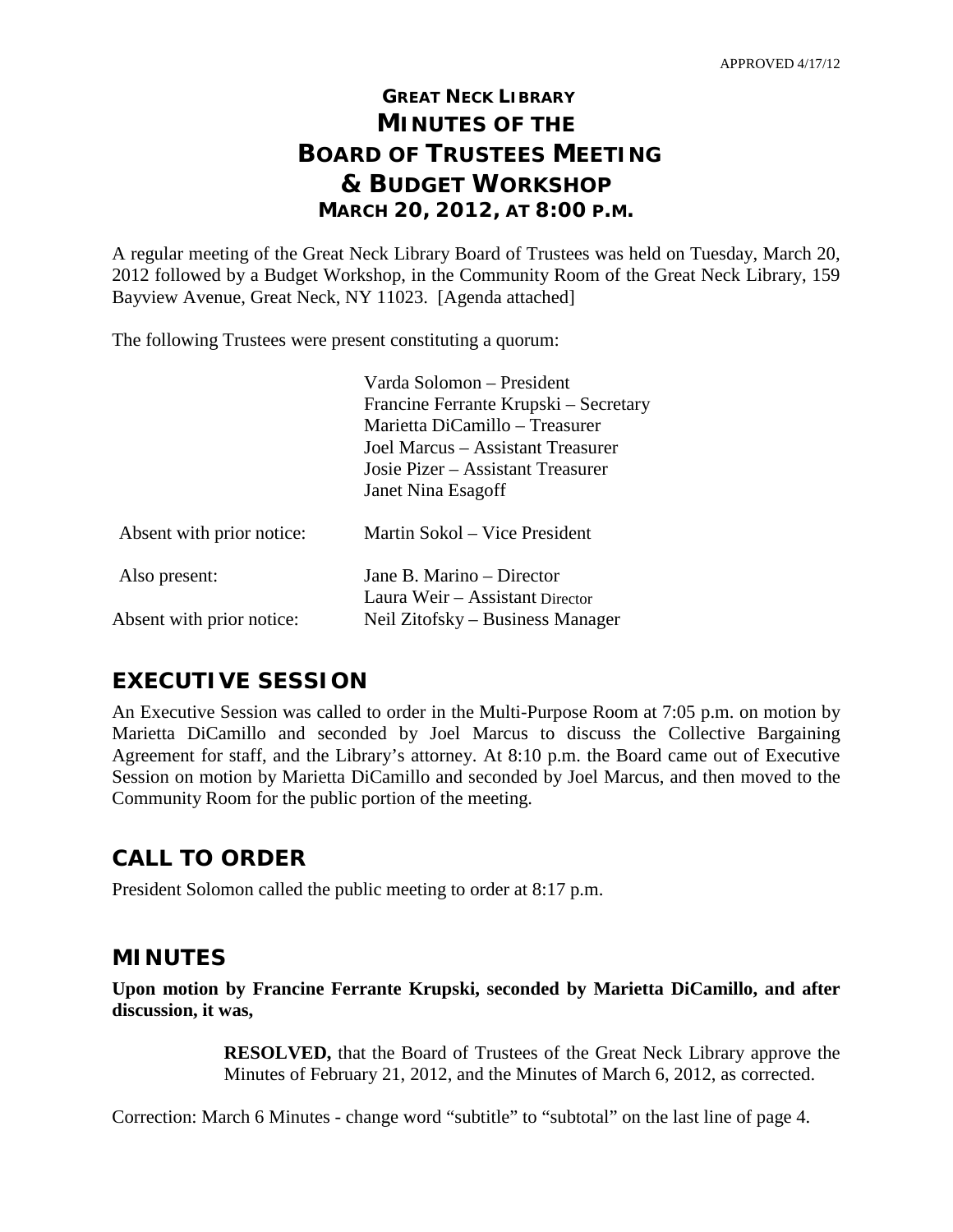**VOTE:** Yes – 6 (DiCamillo, Esagoff, Ferrante Krupski, Marcus, Pizer, Solomon) *MOTION CARRIED UNANIMOUSLY*

# **TREASURER'S REPORT**

**Upon motion by Marietta DiCamillo, seconded by Josie Pizer, and after discussion, it was,**

**RESOLVED,** that the Board of Trustees of the Great Neck Library accept the following financial reports which have been reviewed by the Treasurer:

\_\_\_\_\_\_\_\_\_\_\_\_\_\_\_\_\_\_\_\_\_\_\_\_\_\_\_\_\_\_\_\_\_\_\_\_\_\_\_\_\_\_\_\_\_\_\_\_\_\_\_\_\_\_\_\_\_\_\_\_\_\_\_\_\_\_\_\_

- March 20, 2012, Treasurer's Report;
- Warrant dated February 11, 2012 through March 16, 2012 for Paid checks numbered 0030280 through 0030284, 0030315 through 0030320, 1109, 1246, and 44401 through 44419 and Checks To-Be-Paid numbered 44420 through 44558 the sums set against their respective names, amounting in the aggregate to \$322,883.84;
- Payroll Warrants for pay dates February 9, 2012, and February 23, 2012, in the amounts of \$171,937.54, and \$172,839.14 respectively for a total of \$344,776.68.

Public Comment: Ralene Adler

**VOTE:** Yes – 6 (DiCamillo, Esagoff, Ferrante Krupski, Marcus, Pizer, Solomon) *MOTION CARRIED UNANIMOUSLY*

# **PERSONNEL CHANGES**

The Personnel Changes for February were deferred to the April Board meeting.

### **REPORTS**

### **Finance Committee**

Thursday, March 15, 2012 at 7:30 p.m. in the Multi-Purpose Room

In Attendance: Treasurer Marietta DiCamillo, Chair; Assistant Treasurer Joel Marcus, Assistant Treasurer Josie Pizer, Board President Varda Solomon; Jane B. Marino, Library Director; Neil Zitofsky, Business Manager. Absent with notice: Laura Weir, Library Assistant Director.

Call to Order:Chair Marietta DiCamillo called the meeting to order at 7:30 p.m.

1. Review Analysis of Budget Reductions. A few budget lines discussed at the March  $6<sup>th</sup>$  budget workshop were reviewed, such as printing and postage savings for a change from mailed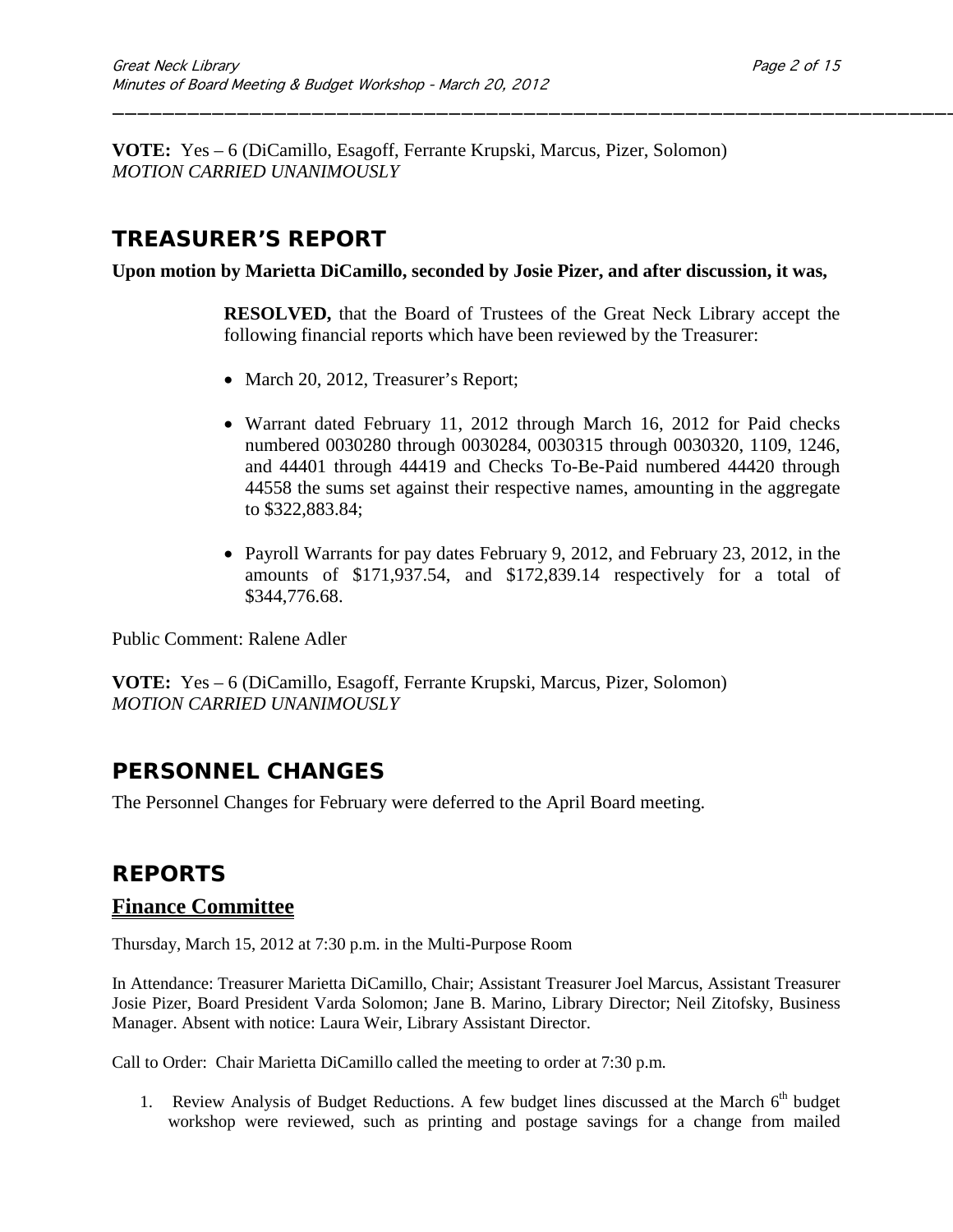newsletters to online editions. Mr. Zitofsky reported an approximate yearly savings of \$16,000. The budget line for computer supplies was analyzed by the Business Manager and he distributed the worksheet. More lines will be reviewed on March  $20<sup>th</sup>$ .

\_\_\_\_\_\_\_\_\_\_\_\_\_\_\_\_\_\_\_\_\_\_\_\_\_\_\_\_\_\_\_\_\_\_\_\_\_\_\_\_\_\_\_\_\_\_\_\_\_\_\_\_\_\_\_\_\_\_\_\_\_\_\_\_\_\_\_\_

- 2. Substitute Pay Review Request. Mr. Zitofsky has begun to set up a spreadsheet in which he can determine whether the percentage amount currently used for substitute pay is accurate. He will have more information at the next budget hearing.
- 3. Special Funds Automated/OPAC Server. Two servers were purchased in 2011, the Encore Interface Enhancement and the OPAC Server. The resolution reads:

'RESOLVED, that the Great Neck Library Board of Trustees authorize the acceptance of the Innovative Interfaces Server Replacement Program contract at a cost of \$7,500 per year for four (4) years to be charged to the Automated Library fund.

I further move that the Board of Trustees of the Great Neck Library authorize a three (3) year subscription to the Encore interface enhancement at \$22,500 per year. The first year's cost plus a \$2,500 one-time implementation charge is to be charged to the Automated Library Fund; the costs of subsequent years are to be funded by the general operating budget.'

The committee discussed the impact the Encore Enhancement costs would have on future operating budgets and whether it was more prudent to take the expected surplus from the 2011 budget and put it into the Automated Library Fund. Once the audit is done and the actual surplus is determined, the Finance Committee will make a recommendation to the Board.

- 4. Inventory Controls. The Director distributed the list of equipment the Library owns to the Committee for their review. The committee would like to see the date of purchase and the date of expected replacement added to the list. There was a discussion about whether some items from the collection should be added to the list. The Director will review this request against what items are in the collection and get back to the committee with a recommendation.
- 5. Inn-Reach, Playaway Views, Express Books (New Initiatives). Ms. Marino reviewed her response to a letter from a member of the public concerning these issues. To summarize, Inn-Reach which is an initiative from ALIS (the online catalog used by all but two NLS libraries) and the Suffolk County Cooperative System, would enable all libraries to view one another collections and allow our patrons to put reserves on other libraries' books more easily than is done now with less staff involvement than is currently necessary. However, there are details specific to Great Neck's involvement that have yet to be worked out so we are taking a wait and see approach on our involvement.

Playaway Views are portable digital viewing devices for children. They have three preloaded videos, from sources such as PBS and Nickelodeon. They can be borrowed for 14 days and were approved by the Board at its February  $21<sup>st</sup>$  meeting. The committee asked about the process in acquiring these items and how new initiatives like this are vetted and decided upon. The Director will make sure that such initiatives have a smoother process in adding them to the collection, so that both she and the board are aware of any cost or other important ramifications.

Express Books were approved as a new part of the collection in June, 2011 and have yet to be added. There was concern voiced about the price tag of such a collection because of a proposed hike in the adult books line. The Director stated that the current proposed amount was too high and would be adjusted.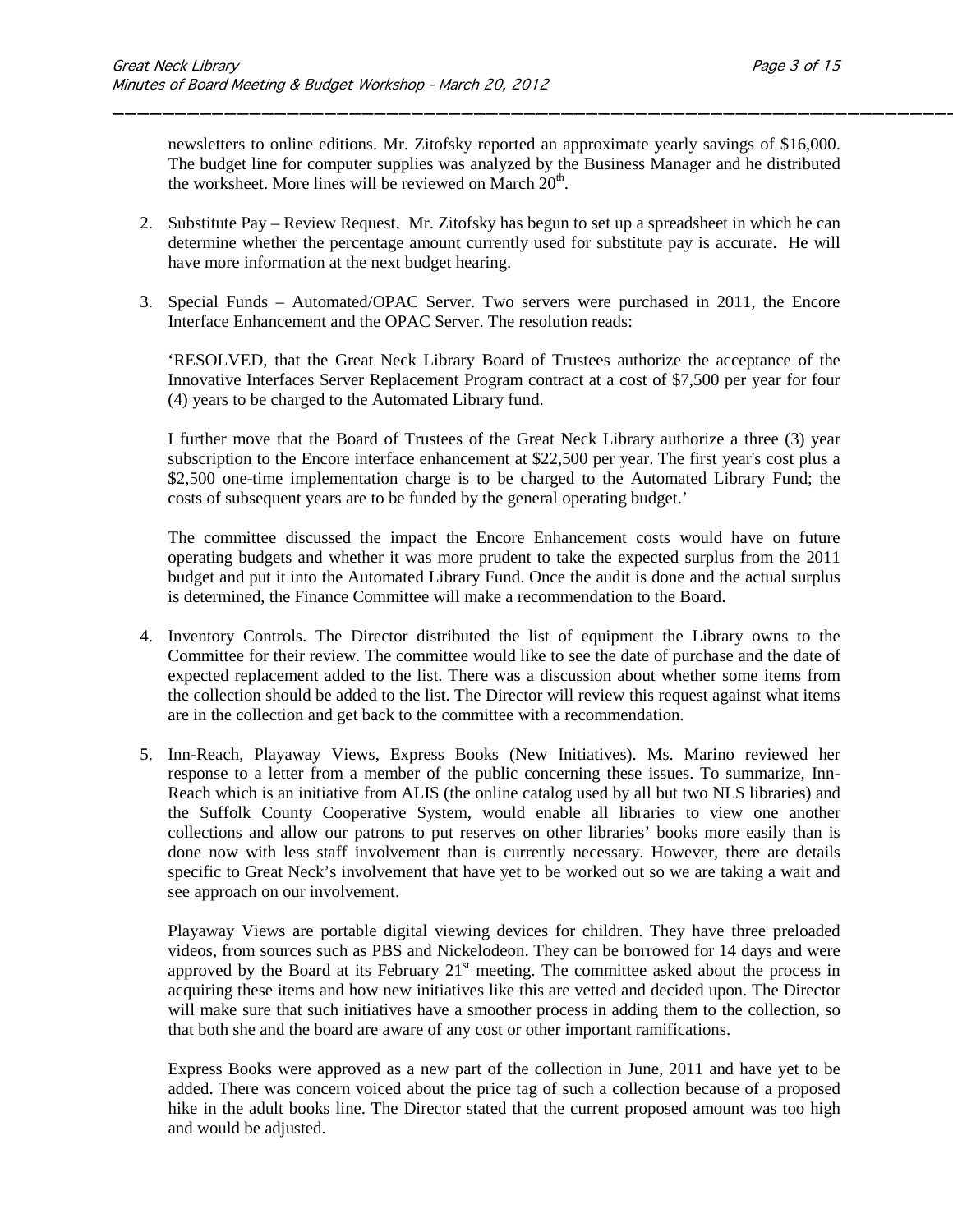6. Alarm Log Updates. In the absence of the Assistant Director, the alarm logs were not available to the committee.

\_\_\_\_\_\_\_\_\_\_\_\_\_\_\_\_\_\_\_\_\_\_\_\_\_\_\_\_\_\_\_\_\_\_\_\_\_\_\_\_\_\_\_\_\_\_\_\_\_\_\_\_\_\_\_\_\_\_\_\_\_\_\_\_\_\_\_\_

- 7. New Business. Ms. Marino reported to the committee that she, The Business Manager and the Assistant Director had a presentation from Accu-Data, our payroll vendor on an automated timesheet system. The Director was impressed by the product and gave a brief description of its benefits to our present process for payroll. The committee had some questions which the Business Manager will relay to the company for clarification. Trustee Solomon also asked if a similar company could be asked to present their product for price comparison. The Director also reported that she believed the Library's procurement policy should be clarified as to the process for choosing services or vendors. She has asked the Business Manager for his recommendations on this and will bring a proposal to the Finance Committee in April.
- 8. Check Warrant and Financial Review. The warrant and financial statements were reviewed by the committee and Mr. Zitofsky answered any questions the members had concerning them.
- 9. Sign Checks & Open Time**.** The committee signed the checks. There being no further business, the meeting was adjourned at 9:15 p.m.

## **Branch Committee**

Wednesday, March 14, 2012, 7:30 p.m. – Parkville Branch

In Attendance: Josie Pizer, Chair; Janet Nina Esagoff, Trustee; Francine Ferrante Krupski, Trustee; Varda Solomon, Board President; Jane B. Marino, Library Director

- 1. Call to Order. Chair Josie Pizer called the meeting to order at 7:35 p.m.
- 2. Review of Parkville Lease Amendment.
	- a. Schedule of work by the Great Neck School District (GNSD). The Director advised the committee that her original conversations with John Powell, Assistant Superintendent for GNSD, indicated that once a referendum had been successfully completed, he would arrange for representatives from GNL to meet with their architect to discuss a vision for the additional space. The committee asked that the Director go back to Mr. Powell for an update to which she agreed.
	- b. Identify professionals needed. As indicated above, the GNSD will provide an architect to design the new space but it is unclear whether the architect would be available to help the library with any redesign of the existing space so that both spaces would become one. The Director will ask the question. The capital work that would be done is outlined in Appendix B to the proposed lease.
	- c. FF&E. Director Marino is unable at this time to know what our needs for furniture, fixtures and equipment until the new space is designed.
	- d. Review of the Lease Document. The lease amendment was reviewed by the committee and there were two issues that were raised. One was whether or not the renewal period, now shown as 10 years, could be extended to 15 years. The second was whether or not the escalator clause, currently 4%, could be lowered for the new space. Board President Solomon asked Trustee Esagoff to give the School District's attorney a call to find out. Janet Esagoff volunteered to speak to the Great Neck School regarding the Parkville Lease and members of the committee concurred. <sup>corrected 4/17/12</sup>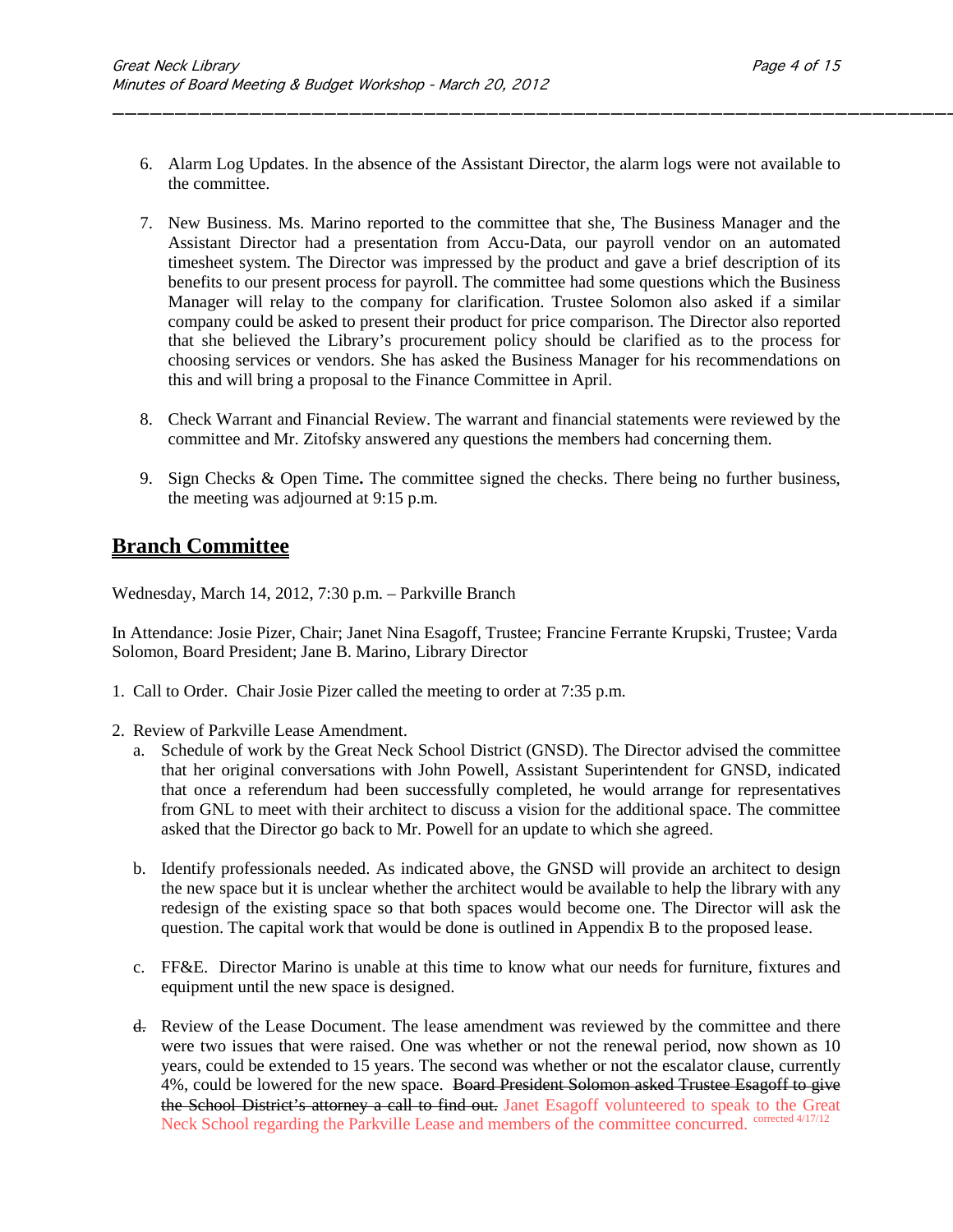e. Community Inputs. The committee discussed ways to engage the Parkville community in the renovation process. The Director will come back to the committee with suggestions.

\_\_\_\_\_\_\_\_\_\_\_\_\_\_\_\_\_\_\_\_\_\_\_\_\_\_\_\_\_\_\_\_\_\_\_\_\_\_\_\_\_\_\_\_\_\_\_\_\_\_\_\_\_\_\_\_\_\_\_\_\_\_\_\_\_\_\_\_

- 3. Update on Station.
	- a. Roof Repairs. The landlord has assured us that all roof repairs are complete. We have not experienced any further tile damage at the Branch.
	- b. Elevator Repair. The elevator repair began on February 15 and was completed on March 12. Right after the elevator was repaired, it went down again briefly on the  $12<sup>th</sup>$  and then again on the  $15<sup>th</sup>$ .
	- c. Handicapped Accessibility. Although the Director has reported in the past that the doors that lead into the lobby on the first floor of the building where the branch is housed are within code, patrons continue to complain that the doors are heavy and hard to handle and they would like those doors to be automated. Great Neck Library's position has always been that those doors are the landlord's responsibility to maintain and/or alter but the landlord has not been inclined to make any changes.
	- d. Lease Contingencies. Trustee Esagoff offered to draft a letter to the landlord expressing Great Neck Library's concerns about the effect on our patrons when the elevator is down or due to the heavy doors that discourage our patrons from using the branch.
- 4. Update on Lakeville.
	- a. Additional programs. The Director reported that the increase of both adult programs (book talks and book discussions) and children's programs (craft programs and story times) have lead to an increase in usage and traffic at the branch.
	- b. Storage Room. The Director reported that the storage room at Lakeville is being cleared out of both books and old furniture that had been there since the branch's renovation. All books removed from the branch were evaluated for reuse, sale, donation or disposal.

5. Adjournment. There being no further business, the chair thanked both the committee members and members of the public present for a productive meeting and adjourned the meeting at 8:35 p.m. [End of written report]

Committee Chair Josie Pizer added one item that was omitted from the Branch Committee report - fliers announcing the next Branch Committee meeting dates be prepared and be available in the branches for the public.

### **Building Advisory Committee**

Below are the written reports of the Building Advisory Committee meetings which were held at 7:30 p.m. in the Multi-Purpose Room.

#### Thursday, February 16, 2012

In Attendance**:** Trustees – Chair Marietta DiCamillo, Josie Pizer, Varda Solomon. Absent with prior notice: Martin Sokol. Committee Members**:** Ralene Adler, Michael Currie, Naomi Feldheim, Stu Hochron, Amy Levinson, Marianna Wohlgemuth, Don Dillon, Allegra Goldberg. Absent with prior notice: Leslie Kahn, Richard S. Kestenbaum. Staff:Laura L. Weir, Assistant Director, Christine Johnson, Technical Services Librarian, Justin Fuchs, Children's Librarian.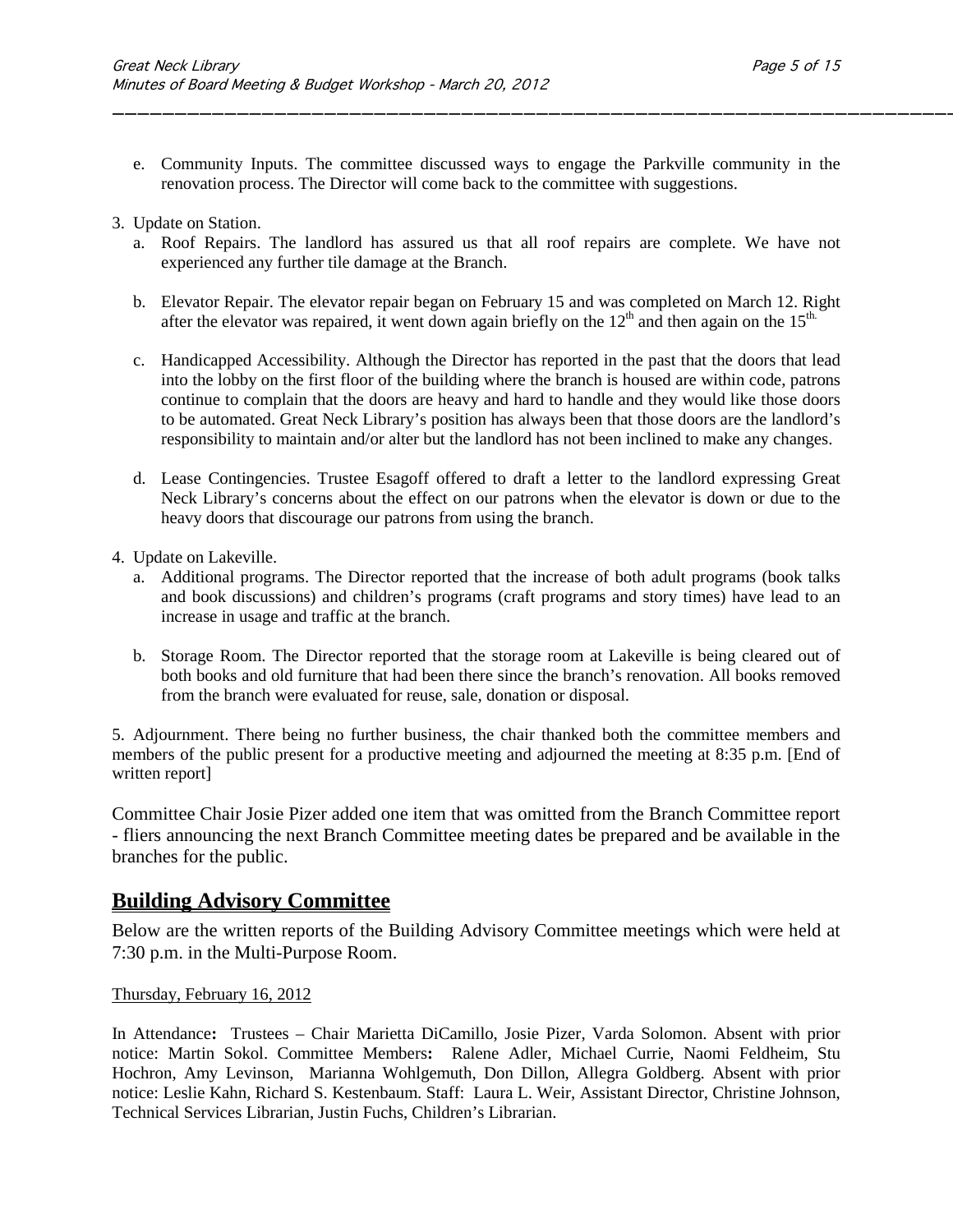Resignation: Chair DiCamillo called the meeting to order at 7:30 p.m. and announced the resignation of Committee Member Shirley Samansky. Ms. DiCamillo stated that as there are still six committee members representing the community, the vacated position will not be filled.

\_\_\_\_\_\_\_\_\_\_\_\_\_\_\_\_\_\_\_\_\_\_\_\_\_\_\_\_\_\_\_\_\_\_\_\_\_\_\_\_\_\_\_\_\_\_\_\_\_\_\_\_\_\_\_\_\_\_\_\_\_\_\_\_\_\_\_\_

Minutes: Ms. DiCamillo asked if anyone had any changes to the minutes. Seeing none the Minutes were accepted as presented.

Timeline: Ms. DiCamillo would like the timeline adopted as presented. Mr. Dillon cautioned that a timeline should not be cast in stone. Chair DiCamillo countered that it can be used as a basis for moving forward.

Utilizing Paid Professionals**:** Don Dillon summarized his discussion with Dan Heuberger (Dattner Architects) regarding the firm's consulting fees and his willingness to work with the Building Advisory Committee. Mr. Heuberger had suggestions to save time and money: meet in Dattner's NYC office, prior to meeting committee will provide Mr. Heuberger with instructions for scope of proposed plans. Once the architects have all information they think is necessary, they will be able to provide committee with a Phase 1 plan and a budget. It was also suggested that it would be more efficient to use Dattner consultants i.e.: cost estimators, and engineers. It is estimated that time to accomplish this task would be two meetings of two hour durations. Costs: Heuberger's rate is \$260/hour plus an assistant's fee-would be less than \$260/hour. Marietta put forth the wording of a resolution that she proposes in order to request seed money for the committee to proceed with a meeting with Dattner Firm. The amount to be requested is \$5,000.

High Ticket Items: Areas that need to be addressed: removal of asbestos, lead products PCB's, cost of air conditioning duct work, parking lot drainage. Trustee Pizer noted that previous asbestos reports only dealt with surface materials, not floor tiles or walls. Mr. Dillon added we will need a comprehensive report to know the scope of the work.

Leed Certification: Mr. Dillon stated before filing for LEED certification we should discuss if the library would want to make that kind of commitment, which in the end drives the cost and the construction of the project. We can aim for a sustainable project setting our own goals without the formality of a LEED certification process. Mr. Hochron commentated that any health hazards has to be addressed. Mr. Dillon suggested that we ask the architect about following aspects of sustainability without pursuing certification. Mrs. Adler referred to an August 26, 2011 GNR editorial by Carol Frank that describes LEED as an evolving system and the criteria is constantly being revised as new advances in healthy buildings emerge. Marianna Wohlgemuth suggested that library call Town of North Hempstead for current regulations. Amy Levinson asked about grant monies for upgrades. She volunteered to call school district for information. Ms. Wohlgemuth suggested that the Assistant Director call the town of North Hempstead for current regulations. Ms. Levinson noted that the school district had taken advantage of grant monies for upgrades. She will look into it and report back at next meeting.

Parking Lot and Deliveries: Mrs. Adler suggested that safety barriers should be placed on the cobblestones so that no vehicles can park in that area. Mr. Hochron suggested that delivery trucks only back up to cross hatch to deliver goods. Trustee Pizer suggested that safety and access will become more important as the design structure proceeds.

Moving a Main Service Area to Station Branch: Ms. DiCamillo started the discussion by saying that this discussion will take place in two parts and continue over to the March 8 meeting where the Director will present her proposal regarding which service area(s) to be relocated to Station. Mrs. Adler suggested the following: Since Technical Services (TS) would have to be relocated during the renovation and TS is the most expensive department to move. Installing cables, computers, new phone lines wiring and making the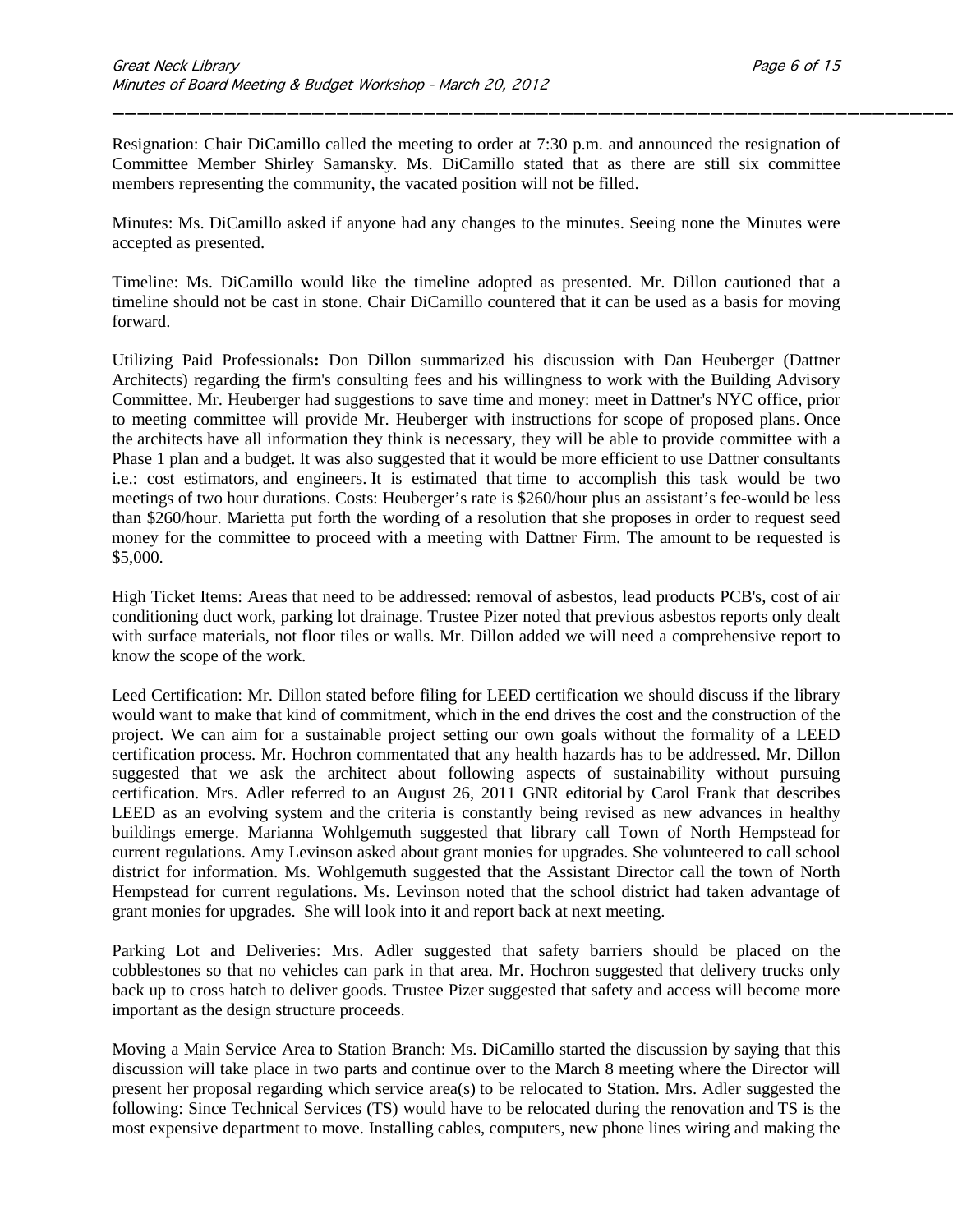move as a permanent relocation would be efficient and cost saving, TS relocation would free up much needed space at Main for public use, Station is centrally located and there is ample unused space at the location. Christine Johnson felt deliveries to and from the second floor would require more manpower than necessary, and staff coverage/schedules, at Main, would become difficult. Justin Fuchs felt library staff needs to consult/talk with TS staff on a regular basis. Ms. DiCamillo requested that those not in favor of TS relocation to Station to prepare other option(s) for service which would free up 1,000 square feet at Main. She will also review Station plans to determine total square footage availability.

\_\_\_\_\_\_\_\_\_\_\_\_\_\_\_\_\_\_\_\_\_\_\_\_\_\_\_\_\_\_\_\_\_\_\_\_\_\_\_\_\_\_\_\_\_\_\_\_\_\_\_\_\_\_\_\_\_\_\_\_\_\_\_\_\_\_\_\_

Fixed seat auditorium: Amy Levinson talked about the school district's use of risers to create a flexible seating space. She will research it and report back. JP noted that risers require storage space. She mentioned other libraries in the area that have a combined sloped and flat seating area. We need to think creatively about filling the space. The Assistant Director will get in touch with South Huntington Library about combination meeting room space. Ms. DiCamillo noted that fixed seating requires space for wheelchair ADA compliance. Ms. Weir will research. Mrs. Adler suggested we put combine Levels performance space with general audience space. Mike Currie suggested that what we really need is a high stage so people can look up and also suggested mounting monitors for viewing as is done at sporting event or a screen that drops down from the ceiling. Ms. Levinson suggested that we also take advantage of the outdoor patios, open up the doors to the Community room for outdoor events.

Task # 4 – Ms. DiCamillo asked the library professionals to come up with alternatives to moving Technical Services to Station, something that can save 1000 sq. ft.

There being no further business, the meeting was adjourned at 9:20 p.m., with the reminder that the next meeting will take place on March 1, 2012 at 7:30 p.m. in the Multi-Purpose room. [Correction: The next meeting will be March 8, 2012, at 7:30 p.m. in the Multi-Purpose Room.]

#### THURSDAY, MARCH 8

Attending: Marietta DiCamillo, Chair; Josie Pizer, Trustee; Varda Solomon, Trustee; Staff: Jane B. Marino, Library Director; Justin Fuchs, Children's Librarian; Christine Johnson, Technical Services and Reference Librarian. Committee Members: Ralene Adler, Michael Currie, Naomi Feldheim, Stu Hochorn, Amy Levinson, Marianna Wohlgemuth. Absent with notice: Martin Sokol, Leslie Kahn, Donald Dillon, Allegra Goldberg, and Richard Kestenbaum.

- 1. Utilizing Paid Professionals: Chair DiCamillo called the meeting to order at 7:40 p.m. She advised the committee that the resolution to use Dattner as a consultant had been approved by the Board.
- 2. Don Dillon Architect Update. In the absence of Don Dillon, Marietta DiCamillo asked that the Director coordinate with Mr. Dillon and Dattner regarding a date for an initial meeting date. The meeting will take place at the Dattner offices and will be attended by Jane Marino, Marietta DiCamillo, Josie Pizer, Don Dillon and Leslie Kahn if he is available. The Director and Mr. Dillon will find out what Dattner needs to move forward.
- 3. Questions for the Architect. Ms. DiCamillo asked the committee members who might have questions for Dattner to send them to her. Once the first meeting has taken place, she will advise the committee and the format of future meetings with Dattner will be determined.
- 4. Follow up Nassau County Curb Cut. Since Ms. DiCamillo has not yet heard from Nassau County, she asked the Director to follow up with Judi Bosworth via email. Ralene Adler expressed concerns about Nassau County and the backlog of work that might make it difficult for us to get a timely response. Marianna Wohlgemuth offered to make some phone calls on the matter.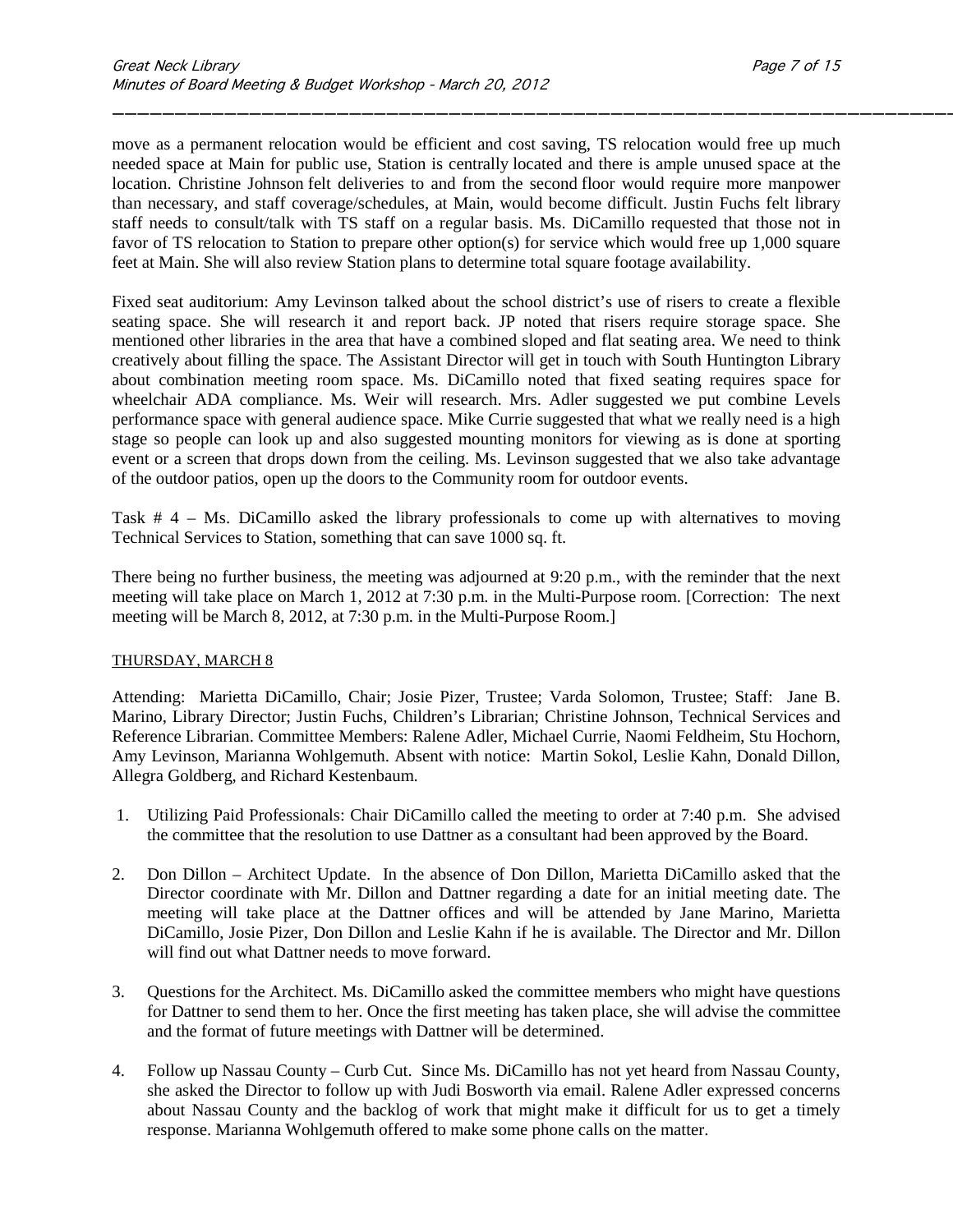5. Information Requests regarding Great Neck School District, Town of North Hempstead and South Huntington Combo Auditorium. The Director shared an email she had received from Michael Levine Commissioner of the Department of Planning and Environmental Protection for the Town of North Hempstead last October regarding an inquiry she had made regarding site plan requirements for the parking lot specifically for a renovated building vs. an expanded building. His response is attached to the minutes. Amy Levinson shared a list of possible areas she had put together during a discussion with Alfredo Cavallaro, who is Head of Building and Grounds for the school district. Her list is attached to the minutes. Ms. DiCamillo asked Justin Fuchs to follow up with Mark Epstein at the School District regarding their technology plans. The Director also reported on the research on auditoriums for other libraries. She reported on Syosset, Uniondale, South Huntington, Hewlett Woodmere, and showed pictures.

\_\_\_\_\_\_\_\_\_\_\_\_\_\_\_\_\_\_\_\_\_\_\_\_\_\_\_\_\_\_\_\_\_\_\_\_\_\_\_\_\_\_\_\_\_\_\_\_\_\_\_\_\_\_\_\_\_\_\_\_\_\_\_\_\_\_\_\_

- 6. Station Branch Schematics including square footage. At Marietta DiCamillo's request, the Director called the architect for the exact sizing of the rooms in the back of station branch in order to determine what departments, if any, could be moved to that location. She also showed the floor plan on the space to the committee. There are 700 square feet in the back. Main staff recommends that TS remain in Main. It is possible that the Business Office can be moved. A lot of discussion took place regarding Technical Services and Programming and the Business Office. Possibly history room.
- 7. Auditorium. The committee discussed the pros and cons of a sloped floor vs. a flat floor vs. a "combo" arrangement which is what is utilized at South Huntington and a couple of Westchester libraries. Some of the issues the committee discussed were: the size of a potential auditorium, the parking ramifications, the cost, especially if we needed to excavate, the use of other facilities in the area and the pros and cons of that approach, building a room for the future, using programs to enhance and elevate the library's visibility in the community, egress from the building and safety. Marietta concluded the discussion by saying that a consensus seemed to agree that a room seating 175 people would be explored.
- 8. Report on Current Configuration with Recommendations. Ms. Marino prepared a report on TS and why it should stay in the Main Library. It was her recommendation that the 2,285 square feet that currently houses the Book Room could serve both TS and Book Room and supply storage. Further, the committee discussed the issue of deliveries at Main and the possible problems of having both the children's room on the lower level and deliveries in the back of the building. Marianna Wohlgemuth said we need to stop the deliveries on the cobblestone. Amy Levinson came up with a delivery solution that would enable the children's room to stay on the lower level. Delivery trucks could park away from the building, a pathway could be created to enable them to bring their deliveries into the building. Josie Pizer wants an entrance on Bayview Avenue. The committee also discussed the location of a children's area near or far away from the adult area. Although Ms. Marino had also prepared a departmental report for each area of the Main Library, the time was running short, so Ms. DiCamillo asked that it be moved to the next meeting's agenda.
- 9. Adjournment and Next Meeting. There being no further business, the meeting was adjourned at 9:20 p.m. with a reminder to the committee that the next meeting will take place on March 22 at the Main Library at 7:30 p.m. sharp.

### **Assistant Director**

Express Book Collection: I have been working with Librarians Maureen McKenna and Janet Schneider to create an Express Book collection that would be housed at the Main Library and in all three branch locations. An Express Book collection differs from the New Book collection in that it would consist of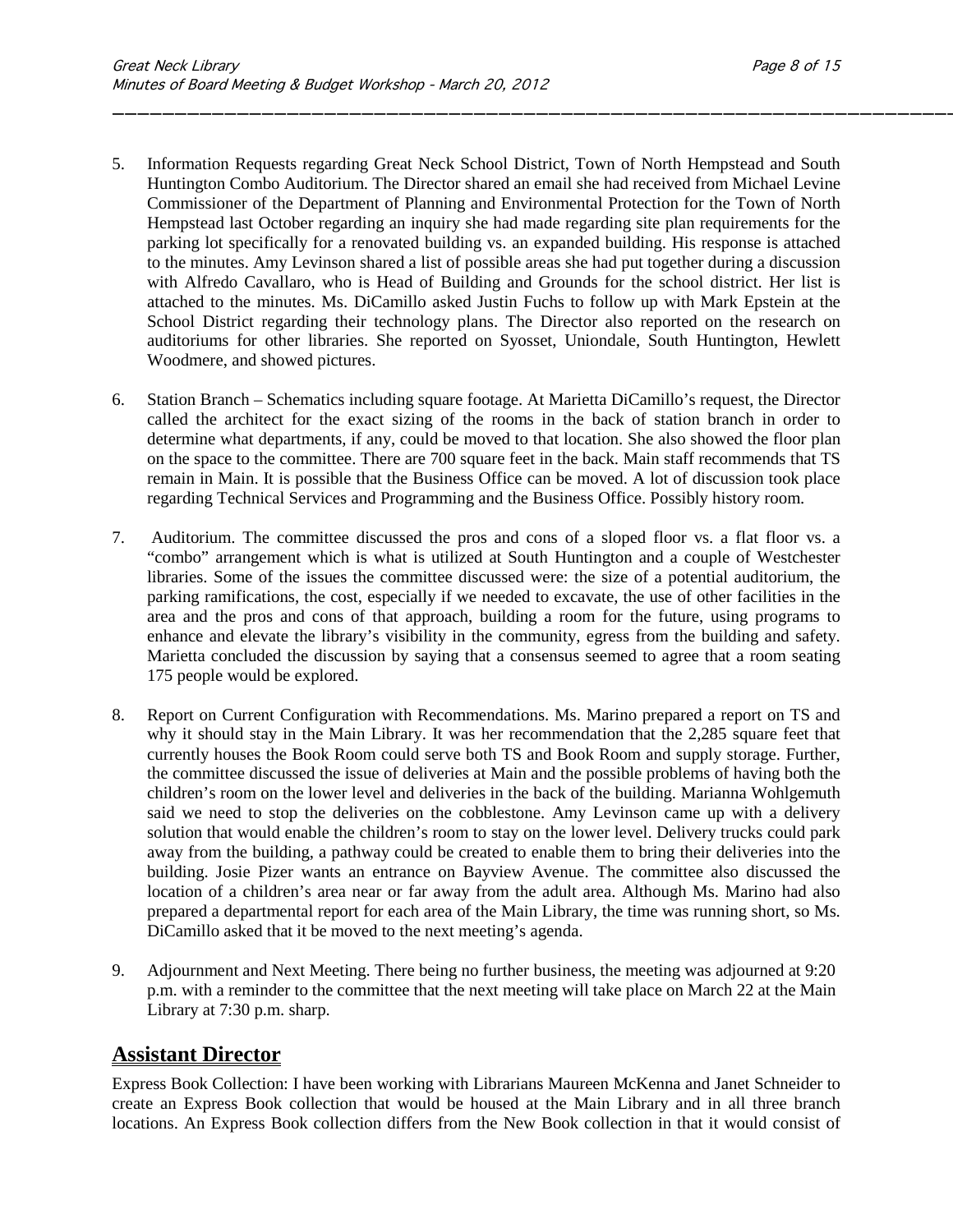best sellers that cannot be reserved or renewed but would be available on shelves on a first come, first served basis. This collection would be available to residents and fee paying library members only. Late fines, as previously approved by the Library Board, will be \$1 per day. Titles for the collection will be chosen by the popularity of the author, from the New York Times Best Seller list, from the high demand hold list produced each week by the Circulation Department and from suggestions by library staff.

\_\_\_\_\_\_\_\_\_\_\_\_\_\_\_\_\_\_\_\_\_\_\_\_\_\_\_\_\_\_\_\_\_\_\_\_\_\_\_\_\_\_\_\_\_\_\_\_\_\_\_\_\_\_\_\_\_\_\_\_\_\_\_\_\_\_\_\_

Museum Passes: The revamped Museum pass system begun last year has worked very well. Passes are circulated on a first come, first served basis. Because there are no reservations Museum Passes do not sit waiting for pick up and the passes circulate much more frequently, for example, The Intrepid Air Sea and Space Museum pass circulated 103 times since May 2011 and the two Guggenheim Museum passes circulated 74 and 67 times in the same time period. The museums selected in the revised program are: Children's Museum of Manhattan; Cold Spring Harbor Whaling Museum; Guggenheim/Brooklyn Museums; The Holocaust Museum of Nassau County; Intrepid Air, Sea and Space Museum; Long Island Children's Museum; Nassau County Museum of Art and Old Westbury Gardens. I have begun the process of renewing the each pass as the invoice arrives.

Book Sale: The annual Silent Auction of special bid items will take place April 18 through 24 and will include items such as stamp catalogs and reference books. Special priced item will also be up for sale at this time and will include art books and cookbooks that have been discarded from the library collection or have been donated to the library.

## **Library Director**

Main Building: As the date for the installation of the new cooling tower approaches, we will continue to work to ensure that all aspects of the project are progressing. Along with the order of the cooling tower, there are two permits to secure: a building permit and plumbing permit. Dattner Architects has submitted the applications to the building department and the review should take 6 weeks. I have been in contact with former Library Trustee Anna Kaplan who is now a Councilwoman for the Town of North Hempstead. She has spoken to her colleagues at the Town as well as the Supervisor concerning the Library's past payment to the Town for a building permit that was never issued.

This item will be on the Town's April agenda for an approval to use part of that amount to pay for the permits on the cooling tower project. It is also my understanding at this time that the balance of the money will then be refunded to the Library.

Udall's Pond: Although the board had agreed to allow landscaping work on the edge of the pond to proceed during the last two weeks in February, 2012, that work only lasted a few days. The crew did some removal work but are unable to continue the work until the area of the pond closest to the Library has been dredged sufficiently to allow them to plant. I will update you when I receive more information.

Donations: We have received several donations to the library in honor of one of our patrons, Maria Fornari who recently passed away as well as a donation in honor of Helene Hall, a former staff member who also recently passed away. We are truly honored to be chosen as a recipient in honor of two women who loved our library.

We have also received another proposal from the Galdston and Fornari families who would like to honor their parents, Maria and Harry Fornari and Irene and Morton Galdston, by funding the purchase of outdoor furniture like benches similar to the one shown in the attached email. These benches would then have a plaque honoring their parents. I have attached Mr. Galdston's email with his proposal for this purchase to my report. [End of written report]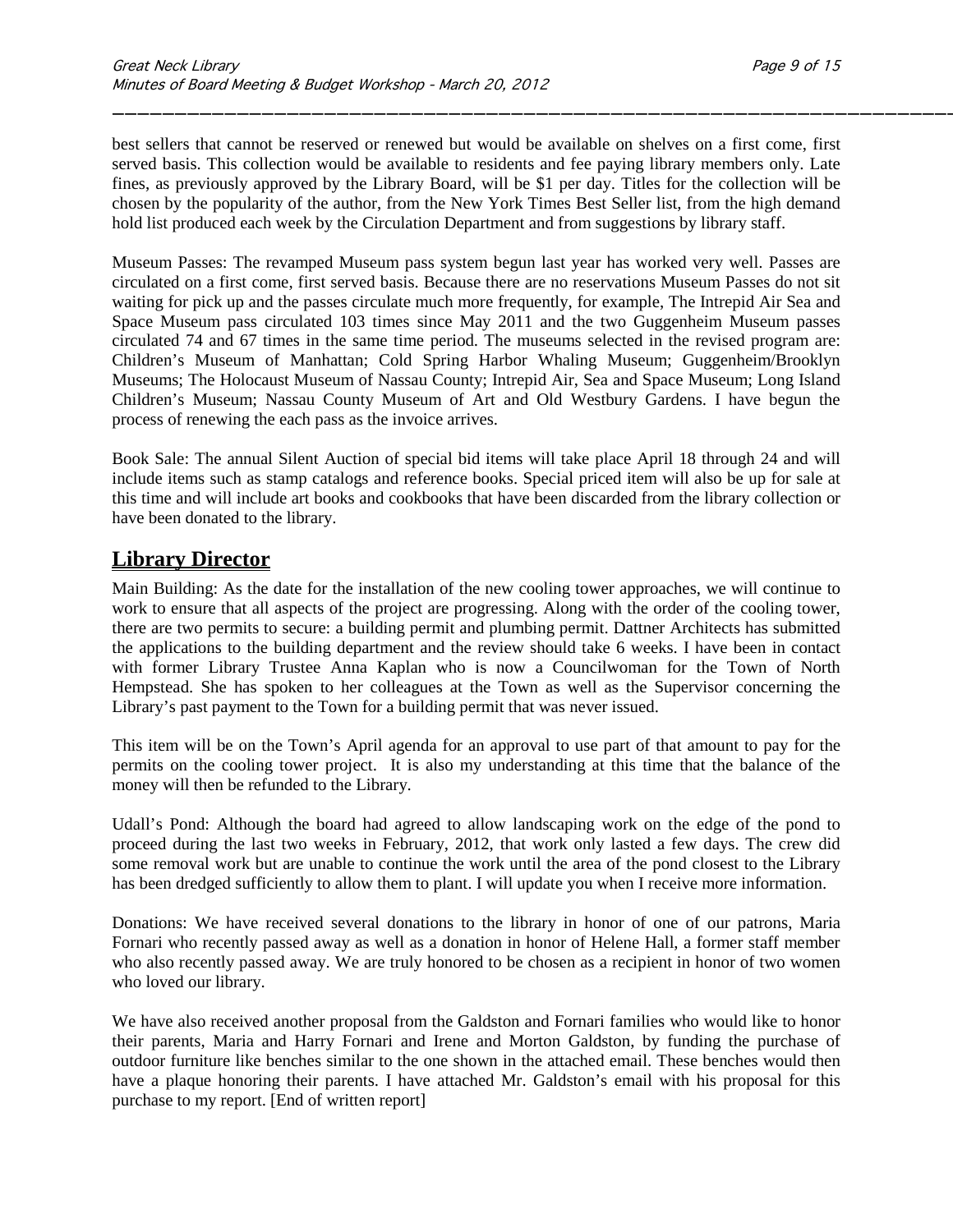Trustee DiCamillo was more favorable to some sort of plastic material rather than wooden benches that would be more durable. She contended that in the past plaques have not been put on anything in the library and she is reluctant to go in this direction.

\_\_\_\_\_\_\_\_\_\_\_\_\_\_\_\_\_\_\_\_\_\_\_\_\_\_\_\_\_\_\_\_\_\_\_\_\_\_\_\_\_\_\_\_\_\_\_\_\_\_\_\_\_\_\_\_\_\_\_\_\_\_\_\_\_\_\_\_

President Solomon indicated that the timing was not right as the Library will be embarking on a renovation and this may require the relocating of outdoor furniture. She suggested accepting the monetary donation and making arrangements at a later date for something appropriate that will fit in with the overall design of the building. Trustee Marcus offered a counter proposal to wait until the decision has been made and then accept the monetary donation. The consensus is to wait until the Board approves such a policy. The matter was then deferred to the Policy Committee to work on a policy for donations.

A member of the public, Ralene Adler, recalled from her experience as a trustee on the Board that some trees and sculptures were donated in memory of staff who worked here. Accepting such donations stopped as donors had restrictions on what should be done with the money. The issue was usually uniformity.

Ms. Marino related that sections of the walls of the Bronxville Library were named after donors depending on the amount of money donated and a lot of money was raised this way.

Cooling Tower Update: The Director reported that the building permits for the cooling tower were submitted to the Town of North Hempstead and an Omission Letter was received from them, and a copy of which was sent to Dattner who is coordinating the submissions. The Omission Letter requested clarification of some of the building codes.

Public Comment: Ralene Adler

### **OLD BUSINESS**

### **Parkville Lease**

**Upon motion by Josie Pizer and seconded by Francine Ferrante Krupski, and after discussion, it was,**

> **RESOLVED,** that the Great Neck Library Board of Trustees authorize the President of the Great Neck Library Board to execute a lease for the 1,190 additional square feet of space at the Parkville Branch in accordance with the amount currently in effect (\$17.48 per square foot) for a monthly amount for the lease year ending October 31, 2012, of \$8,032.06 per month. Annual and monthly rent due during subsequent years shall be calculated as specified in the lease amendment document.

Public Comment: Norman Rutta

**VOTE:** Yes **–** 5 (DiCamillo, Esagoff, Ferrante Krupski, Pizer, Marcus); Abstained – 1(Solomon) *MOTION CARRIED*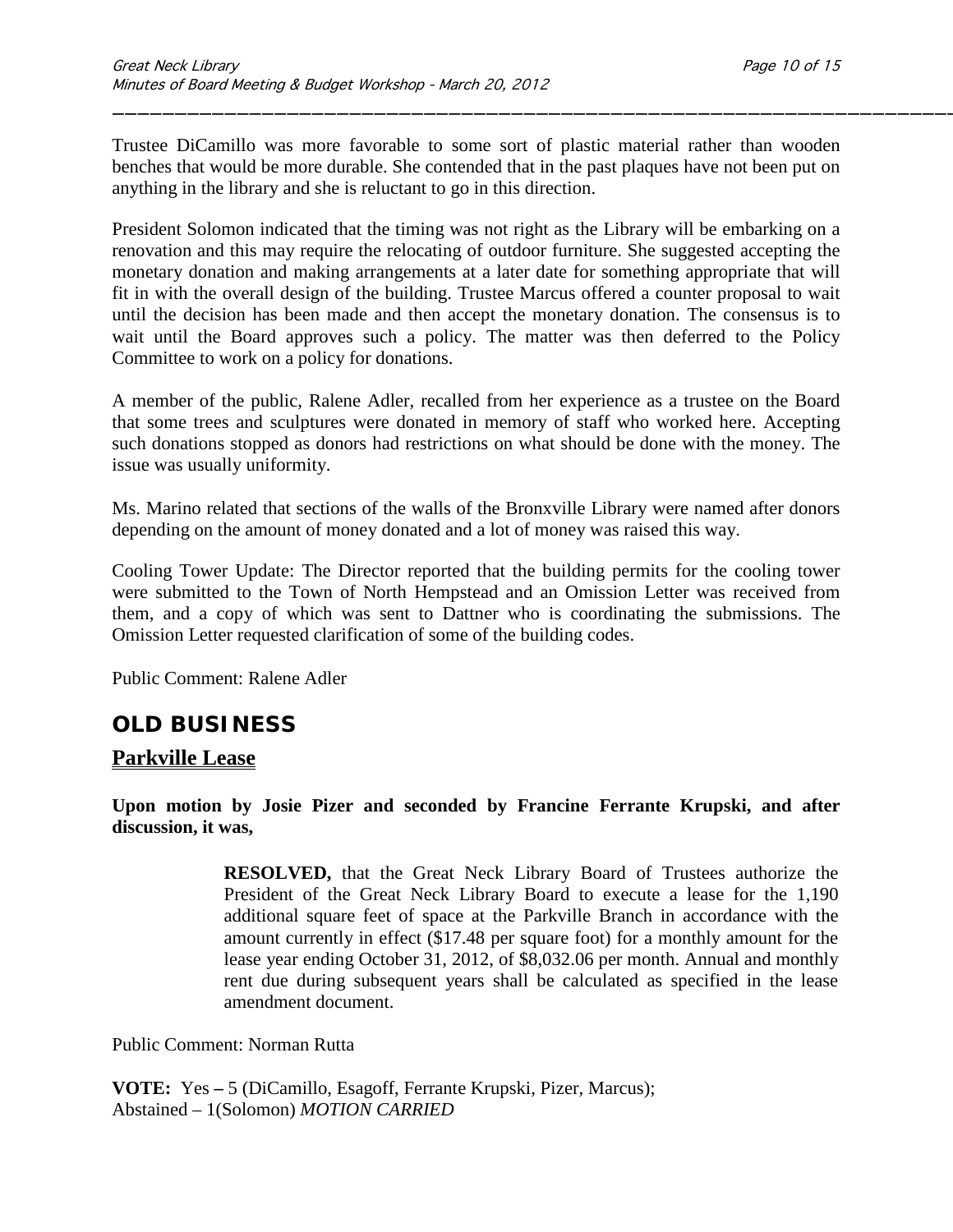## **NEW BUSINESS**

### **Legal Counsel**

President Solomon explained the current situation with the library's legal counsel in order for everyone to understand the resolution that was going to be presented.

\_\_\_\_\_\_\_\_\_\_\_\_\_\_\_\_\_\_\_\_\_\_\_\_\_\_\_\_\_\_\_\_\_\_\_\_\_\_\_\_\_\_\_\_\_\_\_\_\_\_\_\_\_\_\_\_\_\_\_\_\_\_\_\_\_\_\_\_

Last year the Library had an annual retainer with Farrell Fritz for \$25,000 which included contract negotiations. The contract negotiations in 2008 by another attorney were completed in 49 hours. When Farrell Fritz was retained, their fee was based on the 49 hours for negotiations. However, negotiations so far took 259 hours. At the end of their contract year, they resigned.

The Board has had good service from them and would like to continue the relationship and asked them under what conditions would they continue. The firm was willing to continue contingent on the Library paying them \$27,050 to cover some of those extra hours for staff negotiations and going forward they would charge an hourly rate less 10% as the library is a not-for-profit organization.

The Finance Committee discussed their proposal and felt that there were certain matters for which the committee would like to continue using their services. For routine legal matters the Board would seek out a less expensive attorney. The recommendation is set forth in the motion below:

#### **Upon motion by Marietta DiCamillo and seconded by Josie Pizer, and after discussion, it was,**

**RESOLVED,** that the Great Neck Library Board of Trustees authorize the payment of \$27,050 to Farrell Fritz to cover the hours they have expended during contract negotiations; such funds to be taken from new budget line, *Negotiations and Personnel Legal Matters*, which will be funded by a reduction to personnel services.

There were members in the audience who thought it was outrageous to spend public funds in this manner. There were also questions on the amount of hours spent on personnel matters exclusive of negotiations and what controls where in place as to who should contact the attorney and for what purposes.

Trustee DiCamillo stated that in order to have a check and balance between the Board and Director when contacting the attorney, she would like to see a policy in place. She did not believe that any of the calls made to the attorneys was unnecessary but that interaction is necessary to have the public feel more comfortable.

The Director responded that she has made it a practice since she became Director not to call the attorney on behalf of the library unless she has had a discussion with a Trustee or she was directed to do so.

President Solomon stated that the attorney's itemized monthly bills are the check and balance, and that the Director was hired to run the library and contacting the attorney is a part of her job.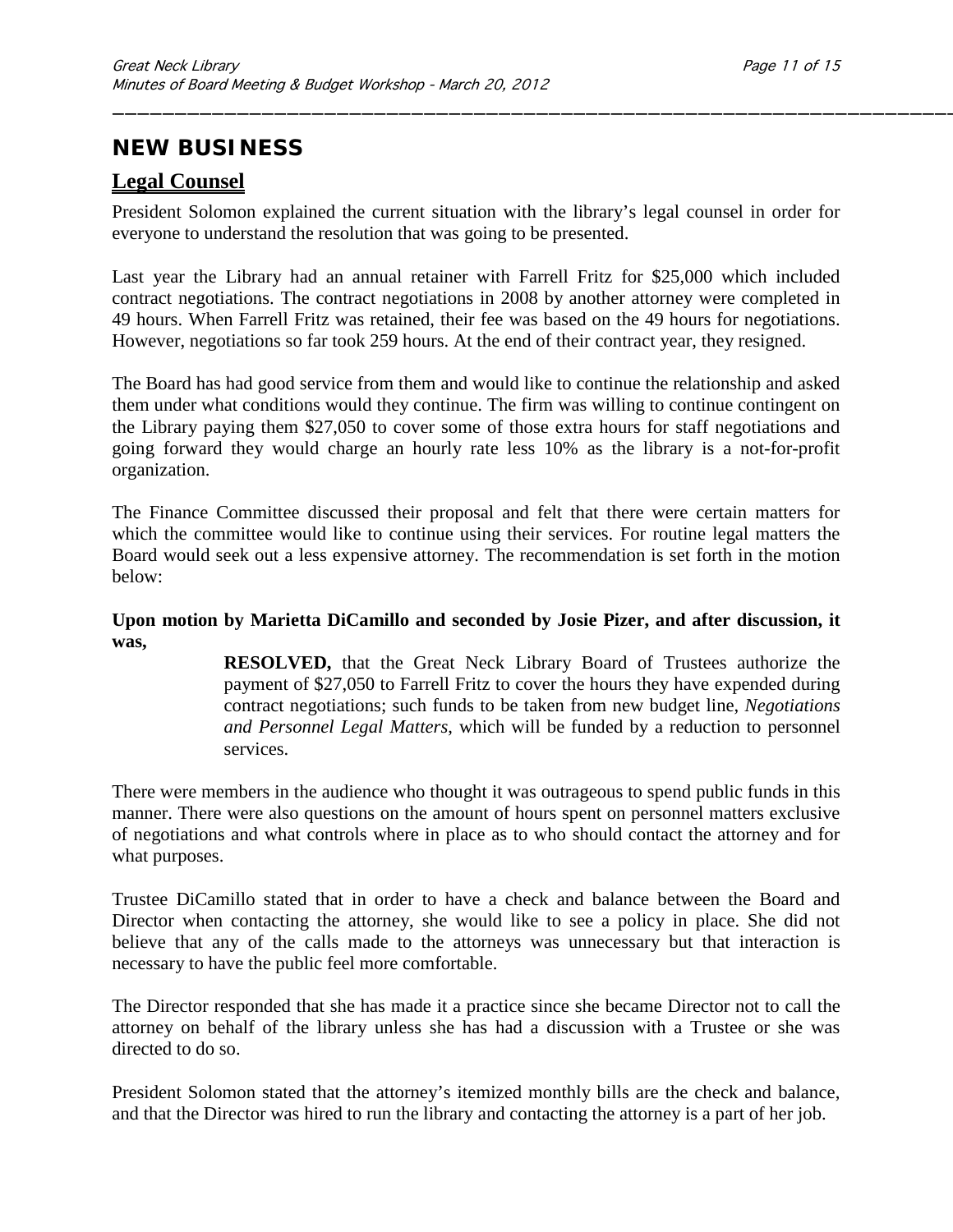The Policy Committee was charged with coming up with a policy regarding who should access the attorney to present to the Board for discussion.

\_\_\_\_\_\_\_\_\_\_\_\_\_\_\_\_\_\_\_\_\_\_\_\_\_\_\_\_\_\_\_\_\_\_\_\_\_\_\_\_\_\_\_\_\_\_\_\_\_\_\_\_\_\_\_\_\_\_\_\_\_\_\_\_\_\_\_\_

The Director was asked to come up with a weekly analysis of the number of hours the attorney spent on personnel matters.

Public Comment: Ralene Adler, Great Neck News Reporter, Norman Rutta

**VOTE:** Yes **–** 5 (DiCamillo, Esagoff, Marcus, Pizer, Solomon); Abstained – 1(Ferrante Krupski) *MOTION CARRIED* 

**Upon motion by Marietta DiCamillo and seconded by Josie Pizer, and after discussion, it was,**

> **RESOLVED,** that the Great Neck Library Board of Trustees transfer \$18,975 to the newly created budget line *Negotiations and Personnel Legal Matters* which will be funded by a reduction to personnel services.

**VOTE:** Yes **–** 5 (DiCamillo, Esagoff, Marcus, Pizer, Solomon); Abstained – 1(Ferrante Krupski) *MOTION CARRIED* 

### **Acceptance of Monetary Donations**

**Upon motion by Francine Ferrante Krupski and seconded by Marietta DiCamillo, and after discussion, it was,**

> **RESOLVED,** that the Great Neck Library Board of Trustees accept the following monetary donations: \$250 from Christopher Jaffe in memory of Helene Hall; \$100 from Herbert Gardner in memory of Maria Fornari; and \$100 from Mr. & Mrs. John Brickman in memory of Maria Fornari.

Trustee DiCamillo inquired when Helene Hall died and asked the Director to notify the Board in future when staff members pass away.

**VOTE:** Yes **–** 6 (DiCamillo, Esagoff, Ferrante Krupski, Marcus, Pizer, Solomon) *MOTION CARRIED UNANIMOUSLY*

### **Cooling Tower Contract**

Using the JCI/631 contract that the Board had approved for the Station Branch build out as a guideline, the Director prepared a draft contract for the cooling tower project. She highlighted the different sections that needed Board input:

§3.1 – Date of commencement of work. She suggested the commencement of work must wait for the delivery of the cooling tower. She will contact Power Cooling to get an approximate delivery date to which the Board agreed.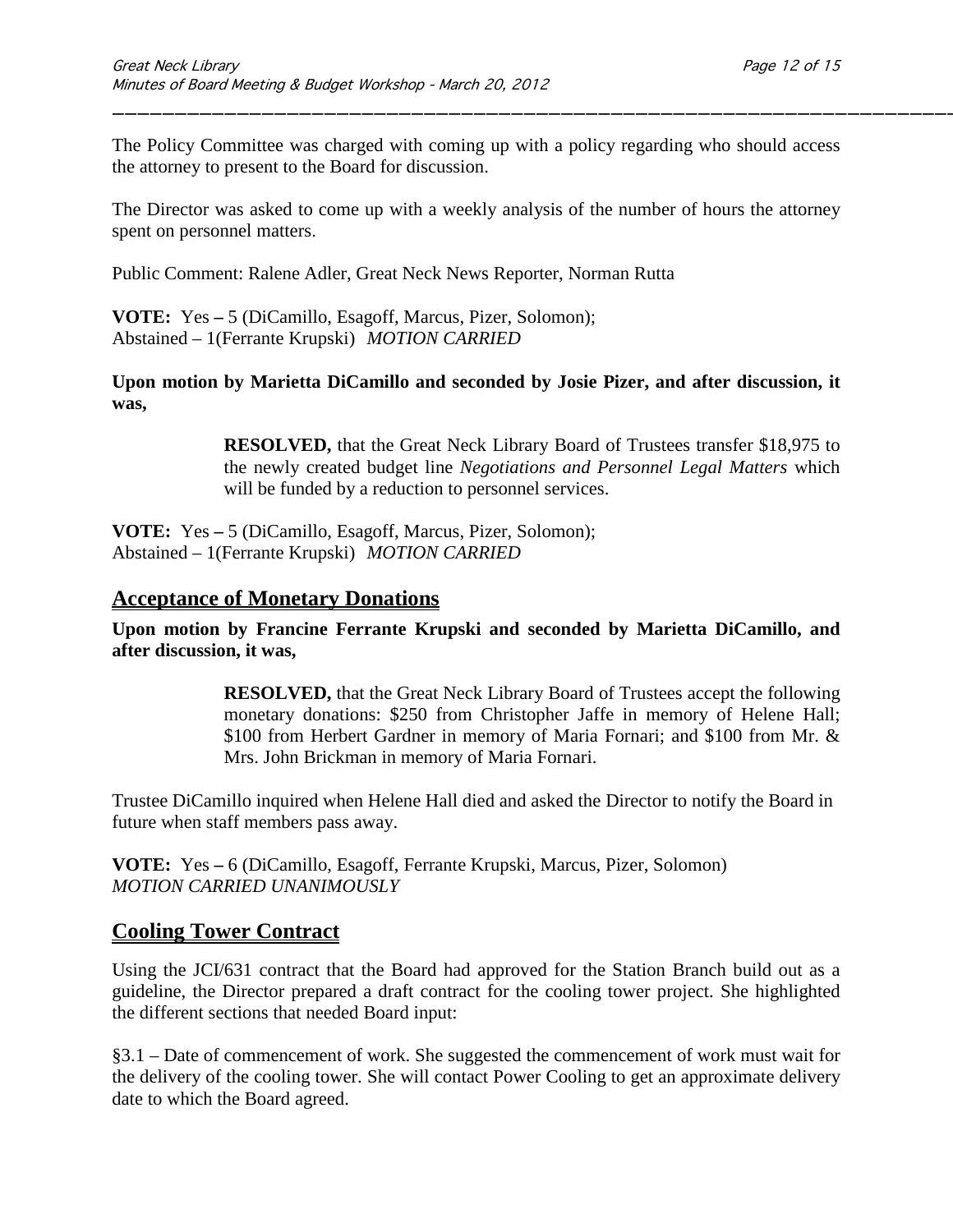§3.3 – Substantial Completion date of May 15, 2012, may not be realistic so she will speak to Power Cooling construction manager to see what he thinks. With the JCI contract, Substantial Completion was defined as *ready for municipal inspection* and she thinks it would be a reasonable thing to add this clause. Board agreed**.**

\_\_\_\_\_\_\_\_\_\_\_\_\_\_\_\_\_\_\_\_\_\_\_\_\_\_\_\_\_\_\_\_\_\_\_\_\_\_\_\_\_\_\_\_\_\_\_\_\_\_\_\_\_\_\_\_\_\_\_\_\_\_\_\_\_\_\_\_

§4.2 – \$101,650 broken out as \$94,800 as the Base Contract, Alternate I for \$5,250 and Alternate III for \$1,600. As regards progress payments, the recommendation is 25% upon execution of the contract, 50% for substantial completion, 15% pending the completion of all punch list items and a 10% hold-back for inspections.

§5.2.1 - Final Certificate for Payment. Add *all pertinent inspections have been passed.*

§7.2 – Change 3% to 9%.

§8.1.7 – Other documents if any - add *Exhibit C Financial Guidelines for Vendors.*

After these changes have been made to the draft contract, it must be reviewed by an attorney and at this point the Library does not have one specializing in this area. Ms. Marino proposed that one of the associates in the Farrell Fritz firm whose rate is much lower could be asked to perform this.

The Board then took a five-minute break at 9:45 p.m.

After reviewing Farrell Fritz' rates for partners/associates, the Board chose David Curry, based on the Director's recommendation, whose hourly rate is \$370. The Board then put a five-hour cap on the amount of hours the attorney should bill for reviewing the contract.

Public Comment: Norman Rutta

#### **Upon motion by Marietta DiCamillo and seconded by Joel Marcus, and after discussion, it was,**

**RESOLVED,** that the Great Neck Library Board of Trustees authorize the Director to contact Farrell Fritz for the purpose of reviewing the Power Cooling contract for an amount not to exceed \$2,000 to be charged against the Main Building and Special Services fund.

**VOTE:** Yes **–** 5 (DiCamillo, Esagoff, Ferrante Krupski Marcus, Solomon); Abstained – 1(Pizer) *MOTION CARRIED*

### **CORRESPONDENCE**

Charles Keller was not present to speak to his letter of February 5, 2012, which is attached to these Minutes along with the Board President's reply.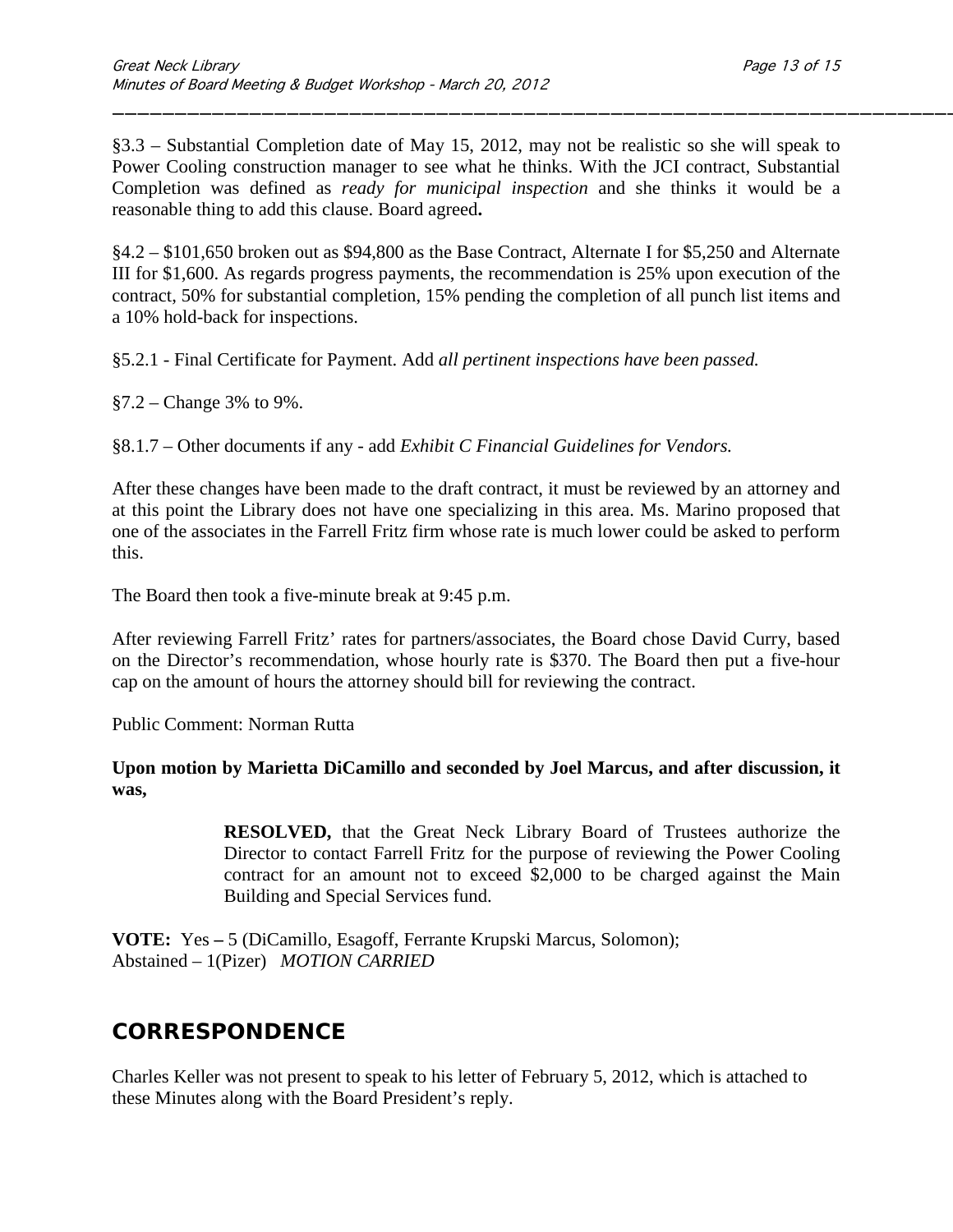# **OPEN TIME**

No one spoke during Open Time.

*After Open Time, the Board took a five-minute intermission at 9:55 p.m. after which they reconvened for a discussion of the second draft of the proposed budget for 2013. Trustee Esagoff left at this point.*

\_\_\_\_\_\_\_\_\_\_\_\_\_\_\_\_\_\_\_\_\_\_\_\_\_\_\_\_\_\_\_\_\_\_\_\_\_\_\_\_\_\_\_\_\_\_\_\_\_\_\_\_\_\_\_\_\_\_\_\_\_\_\_\_\_\_\_\_

# **BUDGET WORKSHOP**

Business Manager Zitofsky reviewed only those budget lines that were changed from the first draft. The numbers are based on a new fiscal year July to June.

#### Income

- Fines bumped up to \$27,500 in anticipation of increasing the fines for overdue books proposed at the previous workshop.
- Reduction of \$2,000 in interest.
- Cut Vending Machine income by \$1,000 and Copy Machine income by \$500.
- Computer Printer Fees were increased to \$3,000 resulting from increasing the charge from ten cents to 15 cents per page as proposed at the first workshop.
- Expense Recovery Retirees Insurance decreased by \$4,500 as surviving spouse declined coverage.

### Expenditures

- Salaries were cut by \$37,000 resulting in decreases in benefits: employee health insurance  $$33,700$ , retiree health insurance  $- $12,300$  and disability benefits  $- $200$ .
- Cuts were made to Adult Books (\$18,000), electronic format materials (\$10,000); Periodicals (\$400); Library Supplies (\$1,000); NLS Fee was brought down to current year support level; \$3,000 reduction in adult and children's programming. Levels programming reduced by \$2,400, Jr. Levels by \$2,600 and Young Adult by \$1,000. Computer Supplies were increased by \$3,000.
- Postage was cut by \$8,000 and Printing by \$7,000, a direct result of changing the distribution of newsletter from mailing to electronic format with a limited number printed for in-house use.
- Legal Fees were increased by \$40,000. The Director will take a look at this line again to ensure that there are sufficient funds.
- \$72,000 was budgeted for the Telephone Line. The Business Manager was asked to find out if this cost could be lowered. Computer Network Consultant decreased by \$3,000; Payroll Processing Fees increased by \$8,100.

### Building Operations

• \$10,000 was shaved off electricity for Main and \$1,000 off Station while Parkville was increased by \$1,400 in anticipation of the increased space.